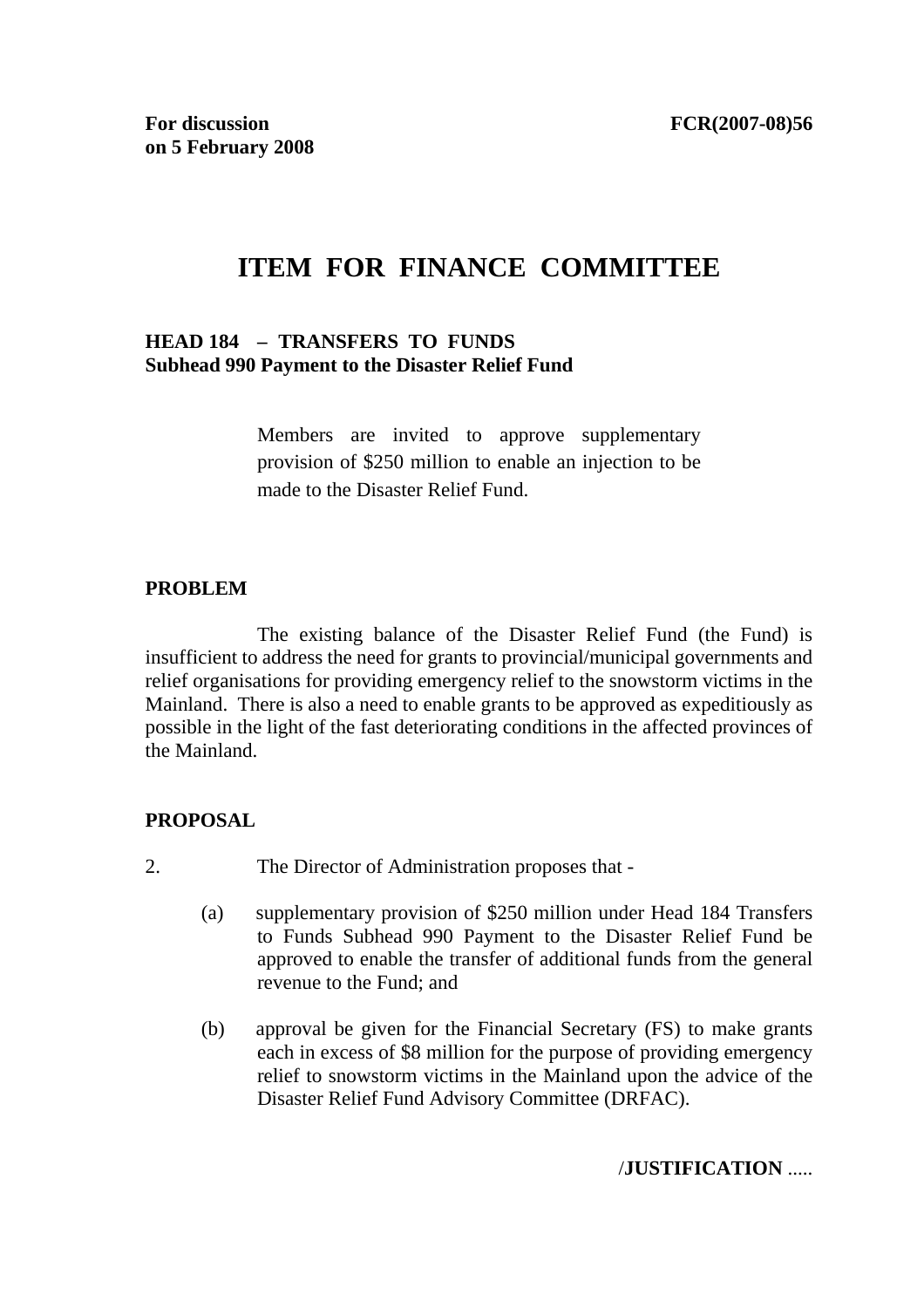## **JUSTIFICATION**

#### **(a) Need for emergency relief**

3. Since early January 2008, various provinces of the Mainland have been severely battered by the heaviest snowstorms in 50 years. The snowstorms have affected more than 77.8 million people in about 19 provinces, claiming 60 lives, forcing the relocation of over 1.7 million people, leading to the collapse of 223 000 houses and inundating over 7.2 million hectares of farmland. The direct economic loss is estimated to be about RMB 53.8 billion. The inclement weather has also wreaked havoc on the transportation system and the electricity network, thereby causing a food shortage in many parts of the affected areas.

4. We have been in close contact with the Central People's Government (CPG) to understand the situation and seek advice on how the HKSARG could help and contribute towards the disaster relief work. The advice of the CPG is that aid from the HKSARG would best be channelled towards Hunan and Guizhou, which are the two provinces hit hardest by the snowstorms. Hence, we propose to donate \$100 million each to the Hunan and Guizhou provincial governments as contribution to their disaster relief and rehabilitation work. Separately, we have also been in touch with the Guangdong authorities to see if they would need any help. The Guangdong authorities are very appreciative of our offer and have suggested that the Municipality of Shaoguan, which has suffered badly from the damage caused by the snowstorms, would benefit from help from Hong Kong. We therefore propose to donate \$10 million to the Shaoguan Municipal Government to assist their relief work. Subject to funding approval by the Finance Committee (FC), the provisions would be allocated to the relevant Mainland government agencies responsible for the disaster relief and rehabilitation work.

5. In addition, several major relief organisations have submitted or will shortly be submitting applications for grants from the Fund for providing emergency relief to the snowstorm victims, which would amount to some \$21 million in total. As further applications may come later on, we consider it necessary to also build in a buffer of \$19 million in the Fund for handling such applications prior to the close of 2007-08. As a result, we need to provide an injection of \$250 million (i.e. \$210 million + \$21 million + \$19 million) into the Fund.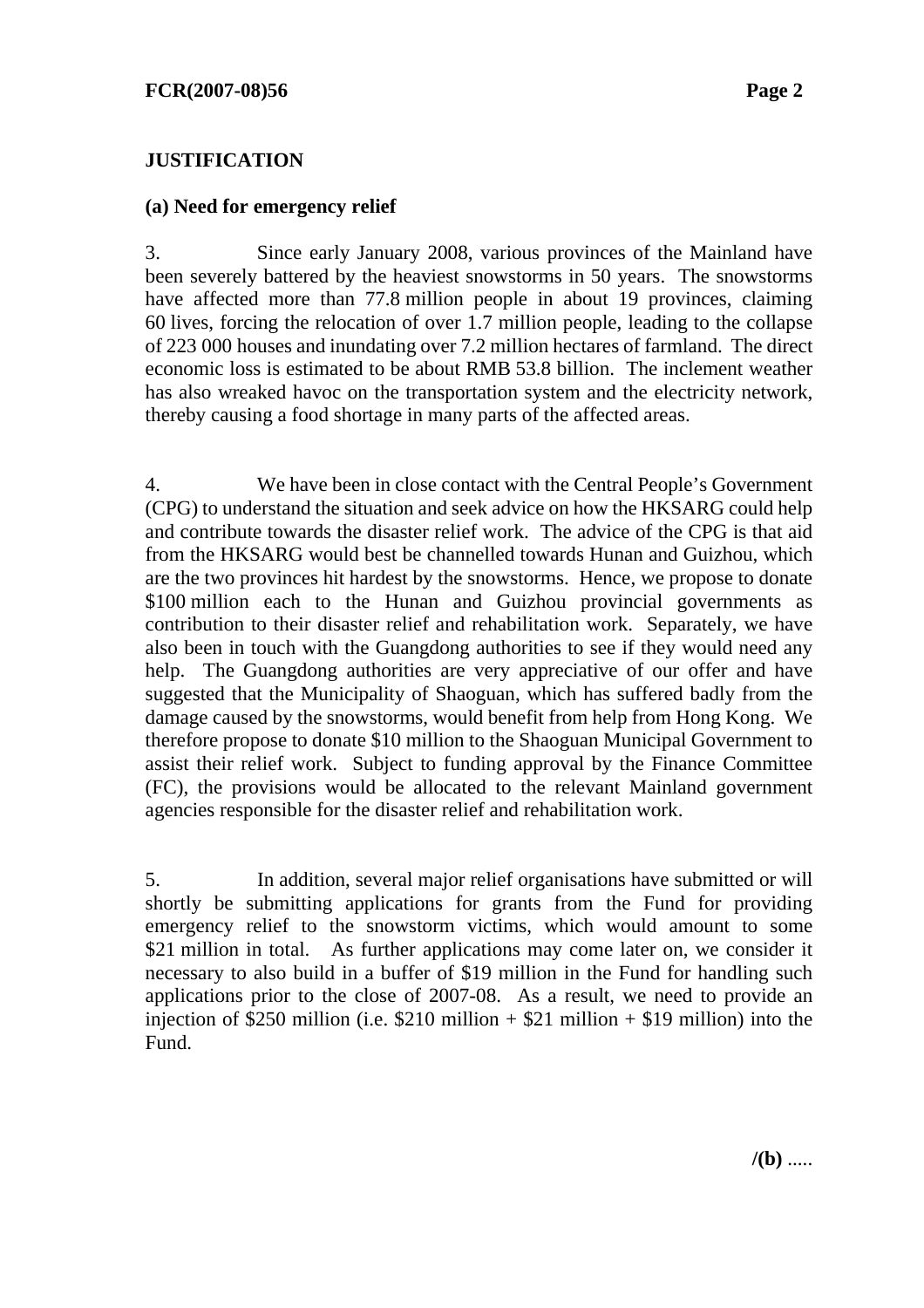# **(b) Financial position of the Fund**

6. As at the end of January 2008, the Fund had a balance of about \$14.96 million. On 1 February 2008, the Government accepted the advice of the DRFAC and approved a grant of \$8 million from the Fund to a relief organisation to provide emergency relief to snowstorm victims. As a result, the current balance of the Fund is about \$6.96 million. This balance is insufficient to cater for the immediate need for emergency relief to victims affected by the snowstorms as well as the potential need for relief to victims from other disasters which may arise in the rest of the current financial year.

# **(c) Control mechanism**

7. The Fund is established under the Public Finance Ordinance (PFO) by means of a resolution passed by the Legislative Council (LegCo). FS, as the administrator of the Fund, has been authorised by the resolution to approve each individual disbursement of \$8 million or below. FC's approval will be required for individual grants exceeding this delegated limit.

8. Disbursements from the Fund will be made on the advice of the DRFAC which is chaired by the Chief Secretary for Administration and comprises, among others, two Executive Council Members and two LegCo Members. The DRFAC advises on the policy and practices regarding the disbursement of funds for disaster relief, advises on specific amounts to specific recipients and monitors the use of grants.

9. In the light of the fast deteriorating conditions, the Administration has to respond as expeditiously as possible to the needs for grants from provincial/municipal governments/relief organisations to provide emergency relief to the snowstorm victims. Therefore, we propose to seek FC's approval for FS to make grants each in excess of \$8 million for the purpose of providing emergency relief to the snowstorm victims in the Mainland upon the advice of the DRFAC. Subject to FC's approval, we will invite the DRFAC to consider the proposed grants. We will request the submission of detailed breakdowns that account for the use of funds from the relevant agencies in due course.

# **FINANICAL IMPLICATIONS**

10. If Members approve the proposed injection of \$250 million, we will offset the supplementary provision required by deleting an equivalent amount under Head 184 Transfers to Funds Subhead 988 Payment to the Loan Fund.

**/PUBLIC** .....